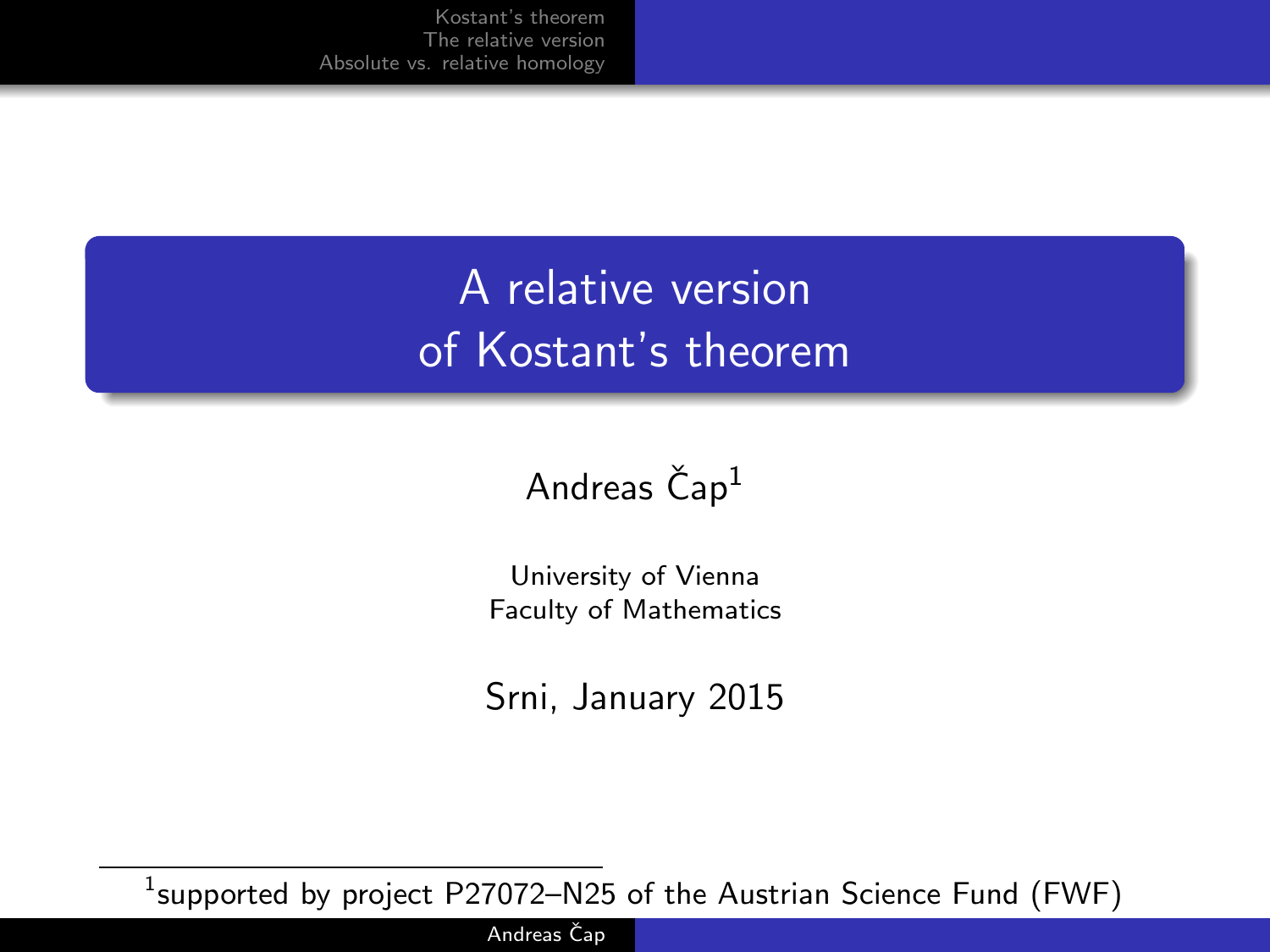- This talk reports on joint work with Vladimir Souček (Prague).
- We first review the statement Kostant's theorem as well as the algebraic structures used for its proof and their role in the construction of Bernstein–Gelfand–Gelfand sequences for parabolic geometries.
- The main part of the talk will be the description of relative versions of these tools (associated to two nested parabolic subalgebras rather than one parabolic subalgebra) and of Kostant's theorem.
- Apart from providing the appropriate setup for a relative Version of the BGG–machinery (not discussed in detail), this also gives new insight into the absolute case. One obtains a new description of the Hasse–diagram of a non–maximal parabolic and (in regular infinitesimal character) a relation between absolute and relative Lie algebra (co)homology.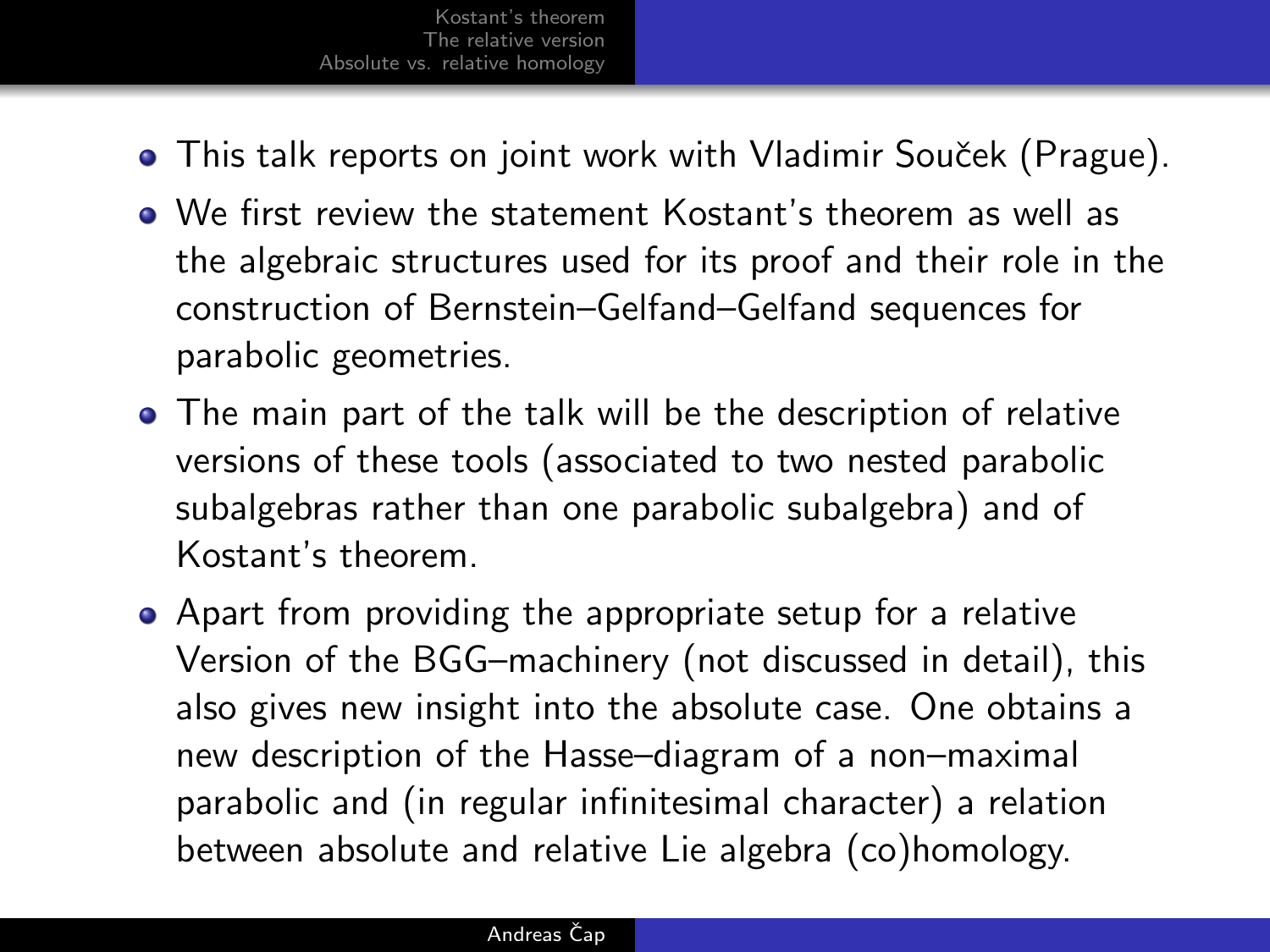







3 [Absolute vs. relative homology](#page-13-0)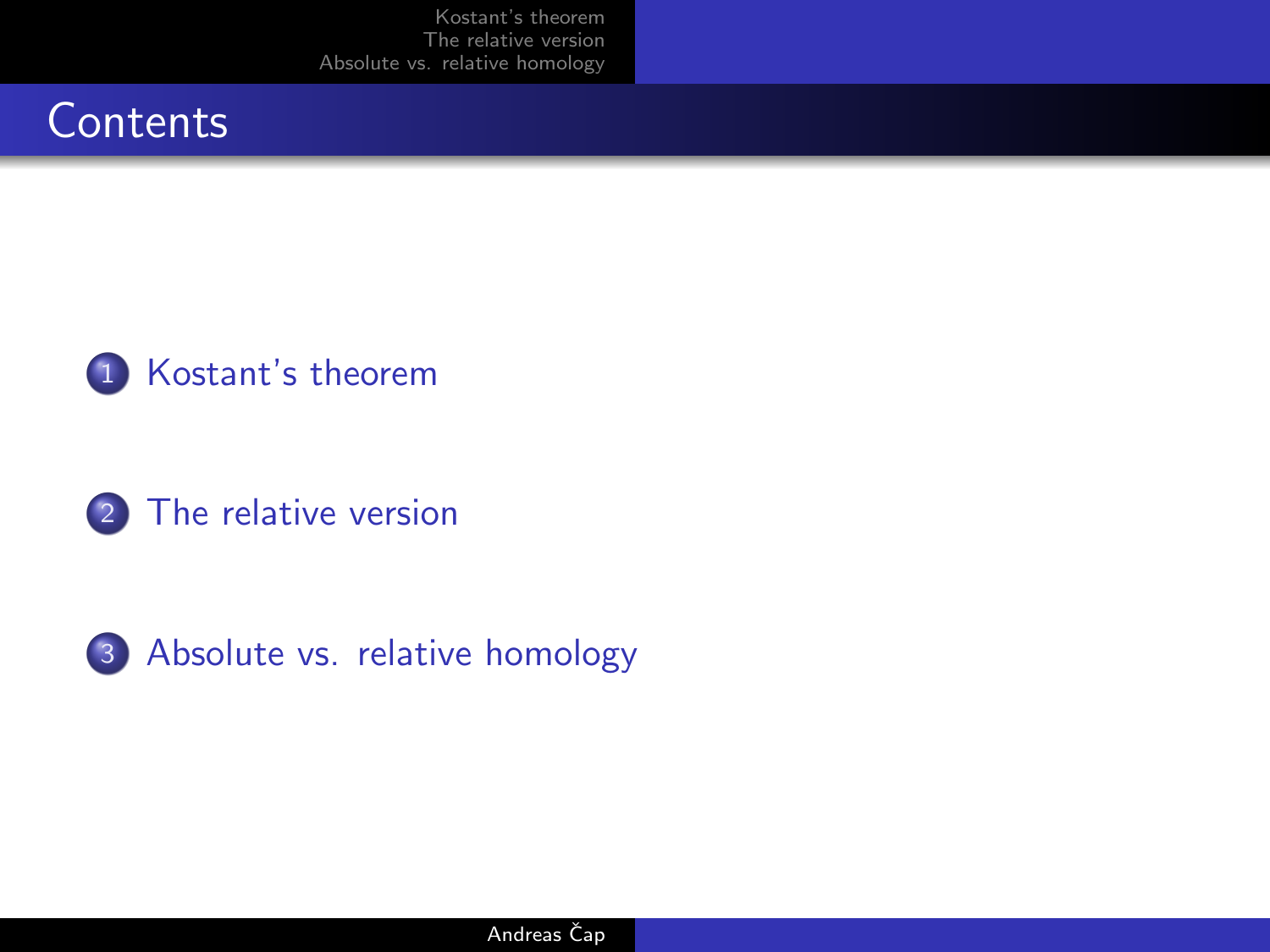Let g be a semi-simple Lie algebra. Then the choice of a parabolic subalgebra  $q \subset q$  can be viewed as a "coarser version" of the Cartan–decomposition of g into a Cartan subalgebra and root spaces.

The subalgebra q is equivalent to a  $|k|$ –grading of q, i.e. a decomposition

<span id="page-3-0"></span>
$$
\mathfrak{g}=\mathfrak{g}_{-k}\oplus\cdots\oplus\mathfrak{g}_0\oplus\cdots\oplus\mathfrak{g}_k
$$

such that  $[\mathfrak{g}_i, \mathfrak{g}_j] \subset \mathfrak{g}_{i+j}$  and such that the positive part  $\mathfrak{g}_1 \oplus \cdots \oplus \mathfrak{g}_k$  is generated by  $\mathfrak{g}_1$ . The subalgebra q is the non–negative part of this grading.

Writing the grading as  $\mathfrak{g} = \mathfrak{g} = \oplus \mathfrak{q}_0 \oplus \mathfrak{g}_+$ , it follows from the grading property that  $q_{+}$  are nilpotent subalgebras of g, which are graded modules over  $q_0$  under the restriction of the adjoint action.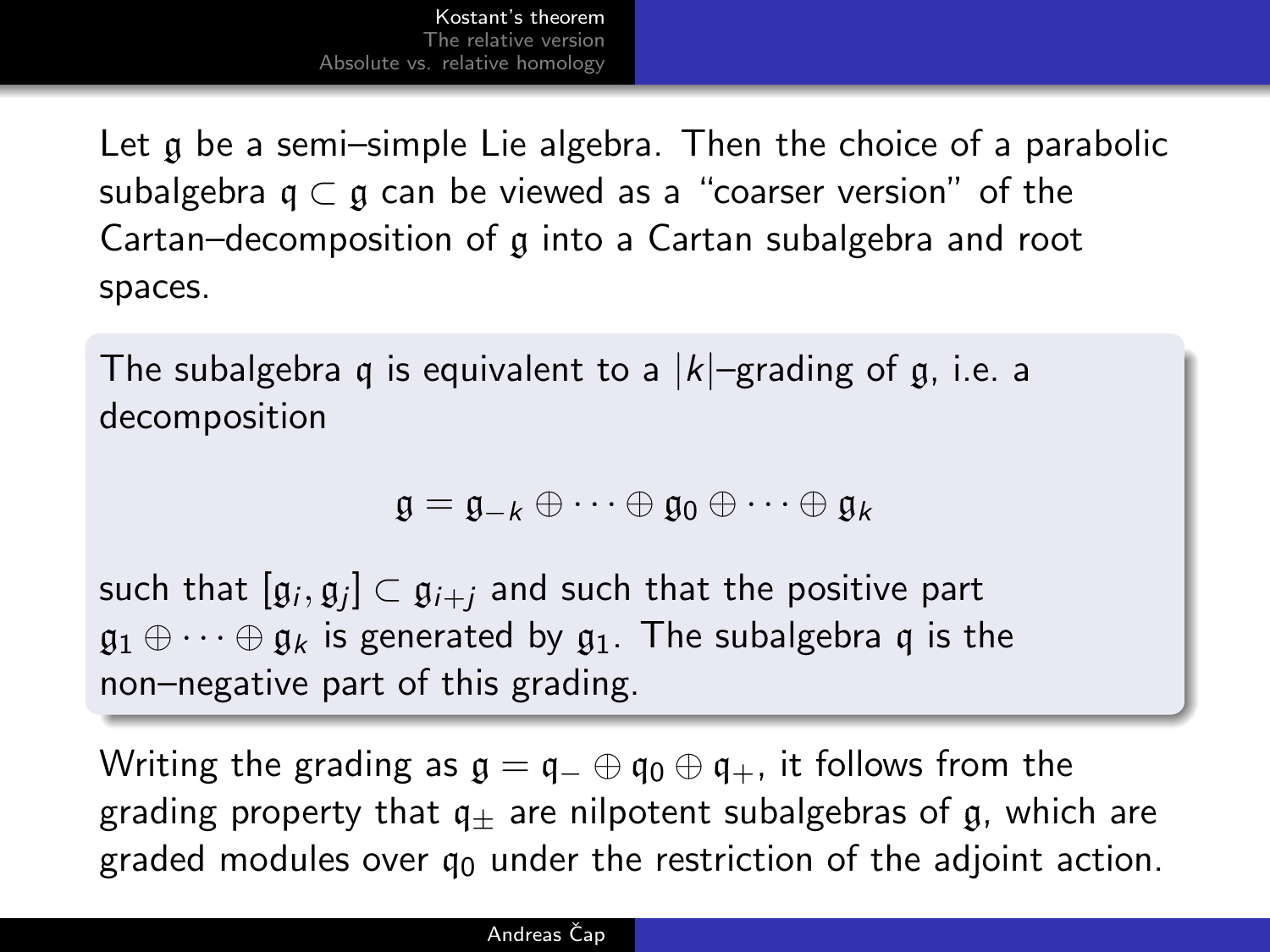## Kostant's theorem

Any representation V of g is a representation of  $q_0$  and of  $q_-\,$  by restriction. Hence the standard complex  $(\,C^*(\mathfrak{q}_-,\mathbb{V}),\partial)\,$  computing the Lie algebra cohomology  $H^{*}(\mathfrak{q}_-,\mathbb{V})$  is a complex of  $\mathfrak{q}_0$ –modules and  $q_0$ –equivariant maps, so the cohomologies are  $q_0$ –modules.

For complex  $\alpha$  and irreducible V, Kostant's theorem describes  $H^{*}(\mathfrak{q}_{-},\mathbb{V})$  as a representation of  $\mathfrak{q}_{0}$  in terms of orbits of weights under an action of a subset  $W^{q}$  of the Weyl group of g.

This may sound like a strange result, but there are important consequences:

- Even the version for the Borel subalgebra leads in a few lines to a proof of the Weyl character formula.
- Using the Peter–Weyl theorem, Kostant's result gives an alternative proof of the Bott–Borel–Weil theorem.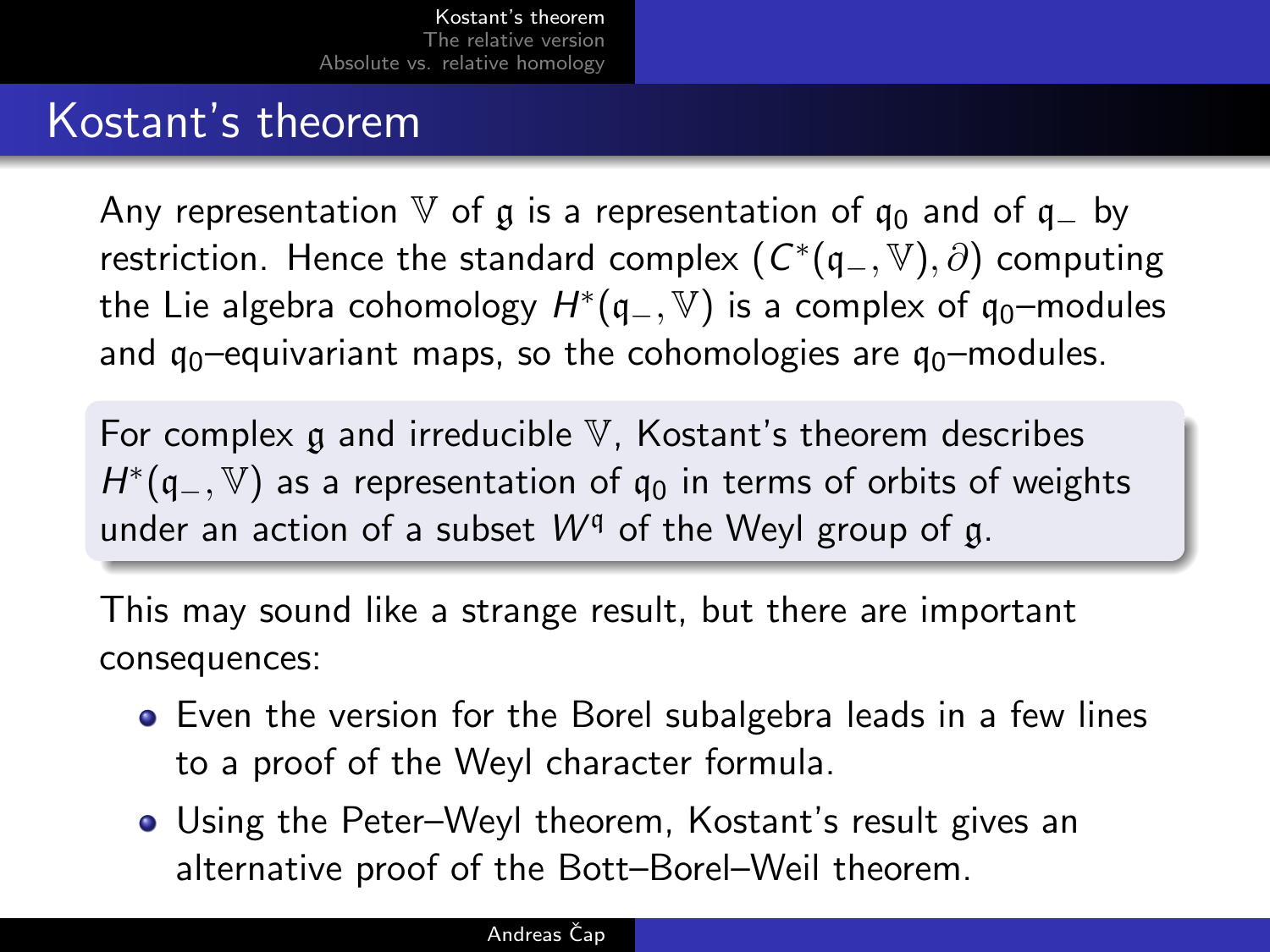## The relation to parabolic geometries

Viewing an irreducible representation  $\mathbb W$  of  $\mathfrak q_0$  as a representation of q, one obtains the *generalized Verma module U*( $\mathfrak{g}$ )  $\otimes_{\mathcal{U}(\mathfrak{q})} \mathbb{W}^*$ . These are infinite dimensional g–modules admitting a central character, which is a basic invariant. Combining Harish–Chandra's theorem on central character with Kostant's theorem, one gets

#### Theorem

 $H^*(\mathfrak{q}_-,\mathbb{V})$  is a direct sum of different irreducible representations of  $q_0$ . The representations in this sum are exactly those, which lead to generalized Verma modules with the same central character as V.

Hence the bundles induced by the representations in  $H^*(\mathfrak{q}_-,\mathbb{V})$  are natural candidates for existence of invariant differential operators on the parabolic geometry determined by  $(a, q)$ .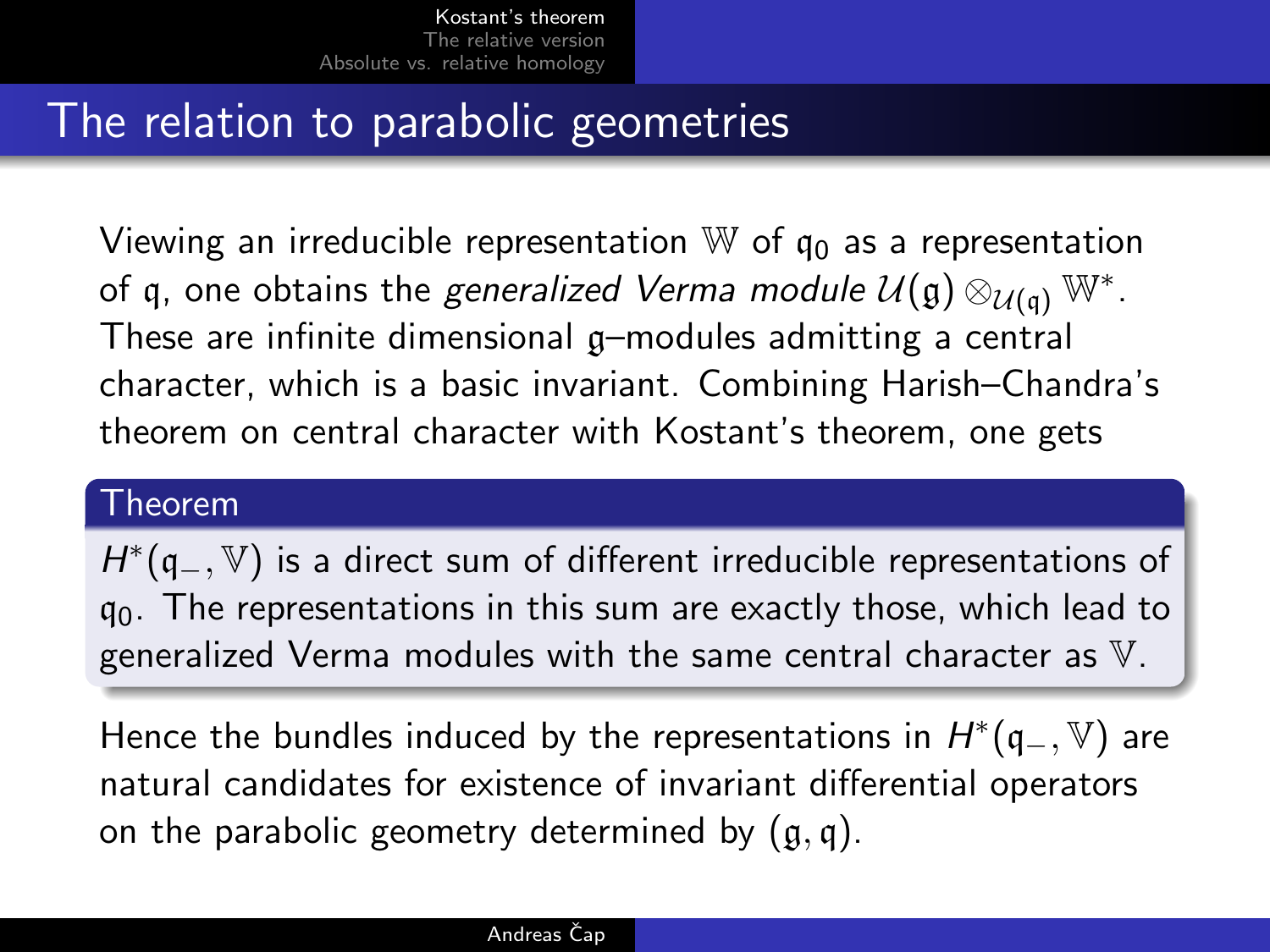The proof of Kostant's theorem relies on the observation that the Killing form of g restricts to a duality between  $q_-\$  and  $q_+$ . Hence  $C^k(\mathfrak{q}_-,\mathbb{V})\cong \Lambda^k\mathfrak{q}_+\otimes\mathbb{V}$ , and in addition to the Lie algebra cohomology differential  $\partial$ , there also is a Lie algebra homology differential  $\partial^*: C^k(\mathfrak{q}_-,\mathbb{V})\to C^{k-1}(\mathfrak{q}_-,\mathbb{V}).$ 

Kostant proved that  $\partial^*$  and  $\partial$  are adjoint with respect to a certain inner product. For  $\square=\partial\partial^*+\partial^*\partial$  acting on  $\mathsf{C}^k$  one then obtains

$$
\text{ker}(\square) \cong H^k(\mathfrak{q}_-,\mathbb{V}) \cong H_k(\mathfrak{q}_+,\mathbb{V}),
$$

and this subspace can be analyzed using representation theory.

In applications to parabolic geometries, one focuses on the homology interpretation, which naturally consists of q–modules and q–equivariant maps. The full algebraic Hodge theory can be brought into the game by passing to the associated graded with respect to a natural q–invariant filtration.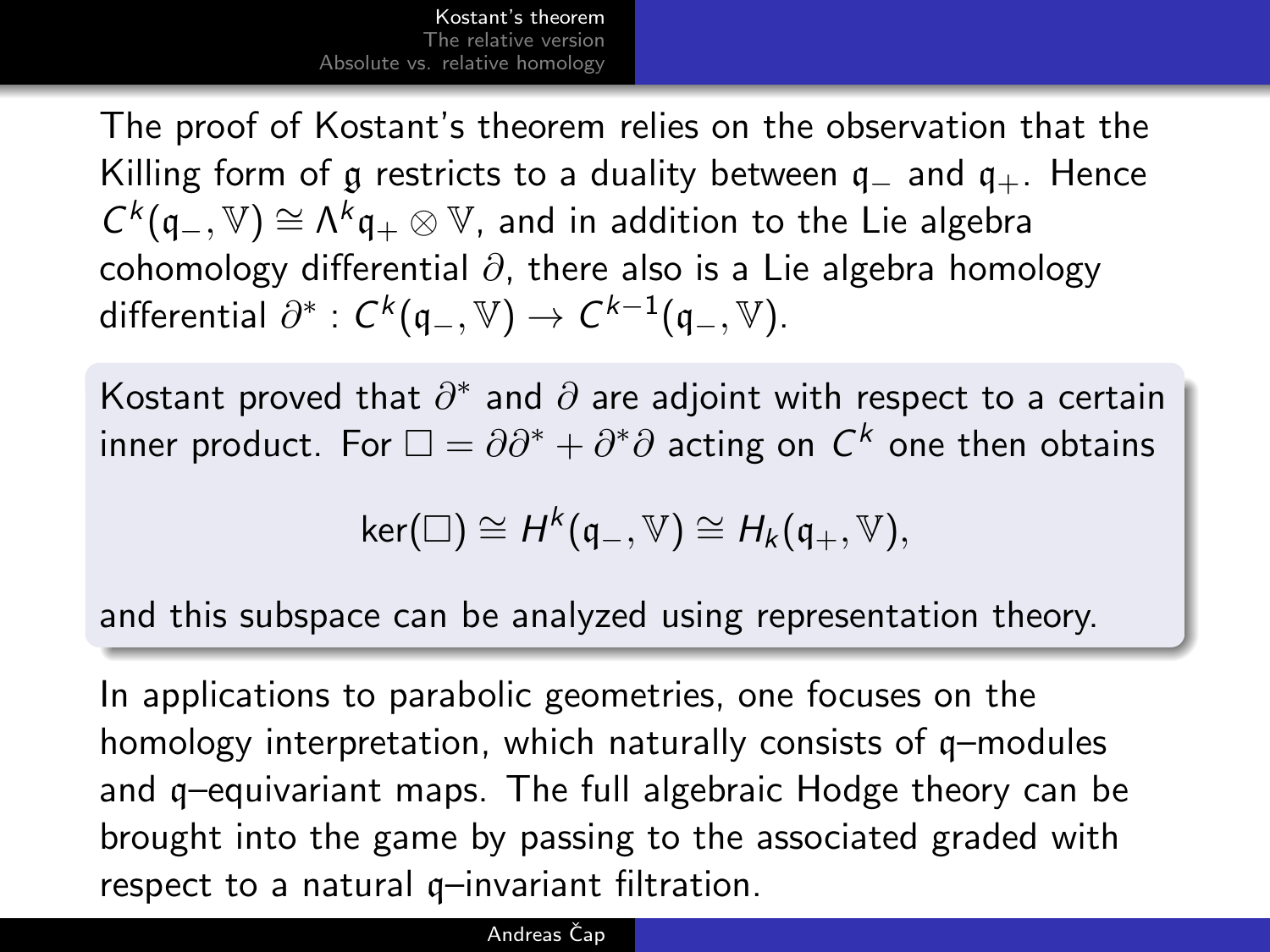To obtain the relative version, we first need a second parabolic subalgebra p sitting between q and g, with  $p = g$  corresponding to the absolute case. Then  $p_{+}$  is the annihilator of p under the Killing form, whence  $\mathfrak{p}_+ \subset \mathfrak{q}_+$ . One obtains a decomposition of g as

### <span id="page-7-0"></span> $\mathfrak{g} = \mathfrak{p}_- \oplus (\mathfrak{p}_0 \cap \mathfrak{q}_-) \oplus \mathfrak{q}_0 \oplus (\mathfrak{p}_0 \cap \mathfrak{q}_+) \oplus \mathfrak{p}_+$

in a way compatible with the Killing form. From the purely algebraic point of view, the relative version of Kostant's theorem studies the decomposition of the reductive algebra  $p_0$  given by the three middle summands.

For the use in geometry, a q–invariant formulation is more convenient: We have  $\mathfrak{p}_+ \subset \mathfrak{q}_+$  and since  $\mathfrak{p}_+$  is an ideal in  $\mathfrak{p}$ , we can form the quotient  $q_{+}/p_{+}$ . The Killing form induces a duality between this and the q–submodule  $p/q \subset g/q$ .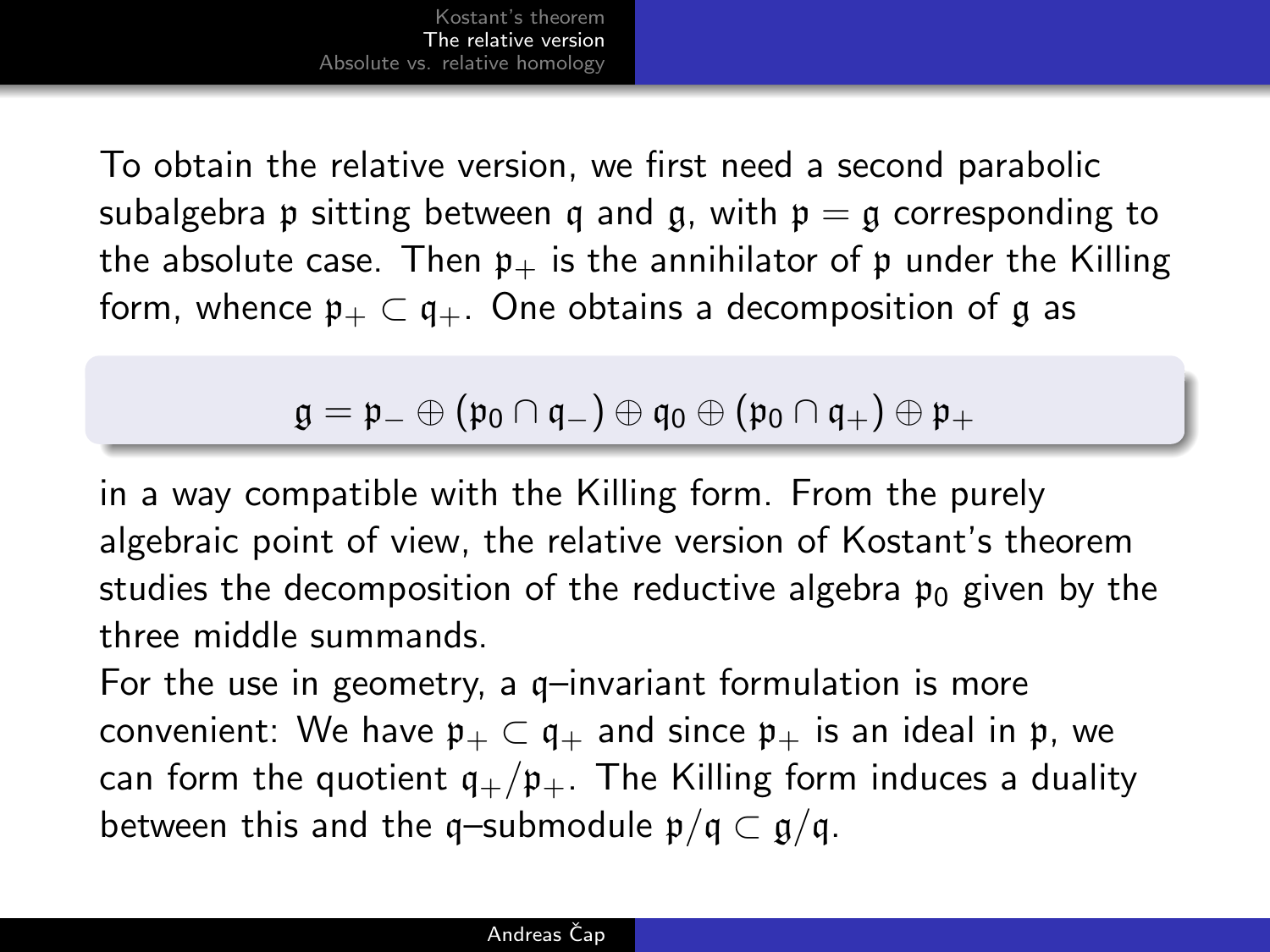Now let  $V$  be a completely reducible representation of  $\mathfrak p$ . Then this is a representation of  $q_+$  by restriction and by complete reducibility,  $\mathfrak{p}_+$  acts trivially. Hence there is the standard complex for Lie algebra homology of  $q_{+}/p_{+}$  with coefficients in V, consisting of

\n- \n
$$
C_k(\mathfrak{q}_+/p_+, \mathbb{V}) = \Lambda^k(\mathfrak{q}_+/p_+) \otimes \mathbb{V}
$$
\n
\n- \n
$$
\partial_p^* : C_k(\mathfrak{q}_+/p_+, \mathbb{V}) \to C_{k-1}(\mathfrak{q}_+/p_+, \mathbb{V}) \text{ defined by}
$$
\n
\n- \n
$$
\partial_p^*(Z_1 \wedge \cdots \wedge Z_k \otimes \mathbf{v}) := \sum_i (-1)^i Z_1 \wedge \cdots \widehat{Z_i} \cdots \wedge Z_k \otimes Z_i \cdot \mathbf{v}
$$
\n
\n- \n
$$
+ \sum_{i < j} (-1)^{i+j} [Z_i, Z_j] \wedge Z_1 \wedge \cdots \widehat{Z_i} \cdots \widehat{Z_j} \cdots \wedge Z_k \otimes \mathbf{v},
$$
\n
\n

These are q–equivariant maps between q–modules, so the homology groups  $H_k(\mathfrak{p}_+/q_+, \mathbb{V})$  are naturally representations of q. It turns out that they are completely reducible, so  $q_{+}$  acts trivially, and it suffices to understand the  $q_0$ -module structure.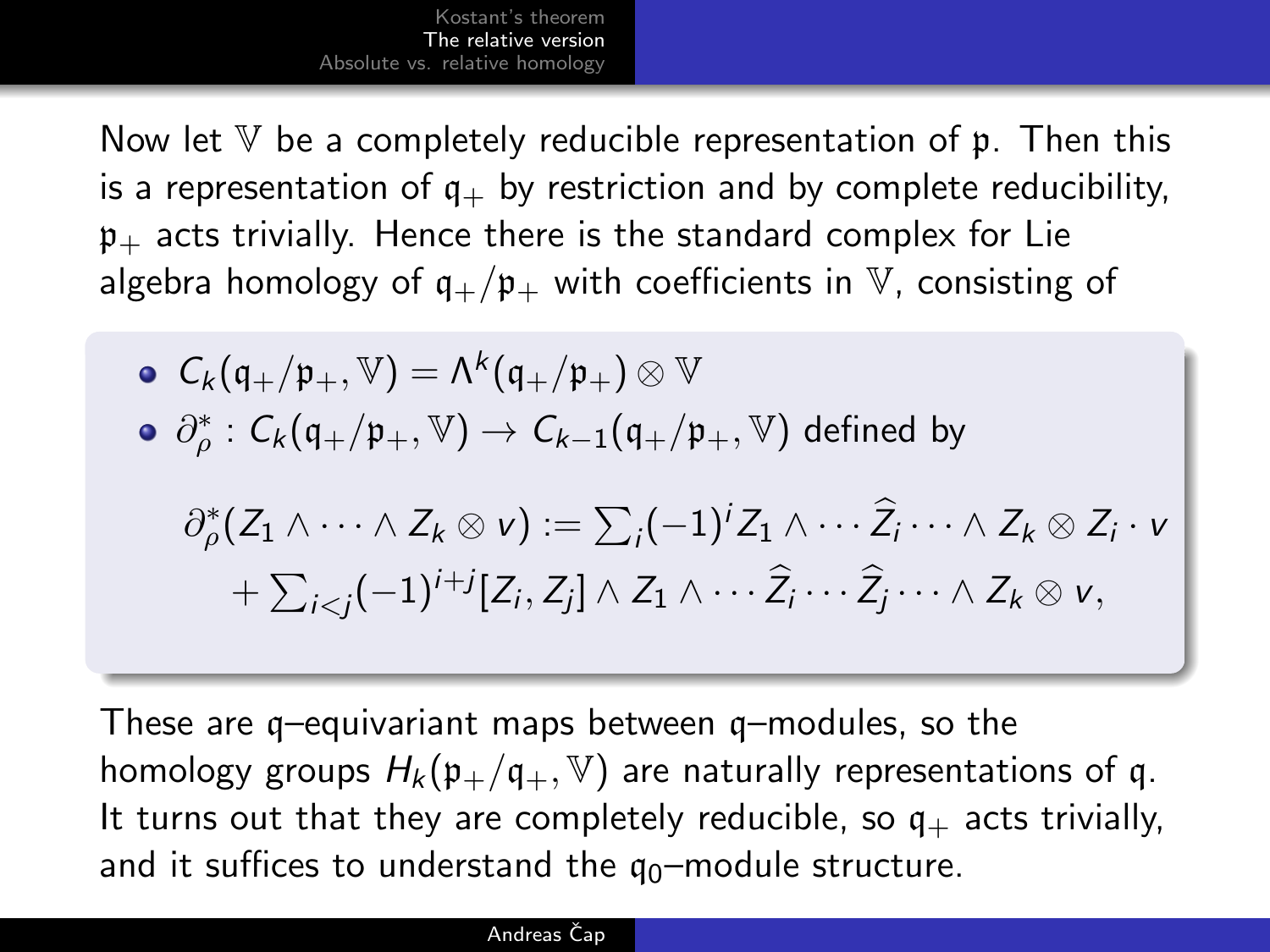We have already mentioned that the Killing form of g induces a duality between  $q_+/p_+$  and  $p/q$ . The associated graded of  $p/q$  can be identified with the nilpotent Lie subalgebra  $\mathfrak{p}_0 \cap \mathfrak{q}_-$  of  $\mathfrak{p}_0$ , which also acts on  $V$  by restriction. This leads to

\n- \n
$$
\mathcal{C}_k(\mathfrak{q}_+/ \mathfrak{p}_+, \mathbb{V}) \cong L(\Lambda^k(\mathfrak{p}_0 \cap \mathfrak{q}_-)^*, \mathbb{V})
$$
\n
\n- \n $\partial_\rho : C_k(\mathfrak{q}_+/ \mathfrak{p}_+, \mathbb{V}) \to C_{k+1}(\mathfrak{q}_+/ \mathfrak{p}_+, \mathbb{V})$ , defined by\n  $\partial_\rho \varphi(X_0, \ldots, X_k) := \sum_{i=0}^k (-1)^i X^i \cdot \varphi(X_0, \ldots, \widehat{X}_i, \ldots, X_k)$ \n $+ \sum_{i < j} (-1)^{i+j} \varphi([X_i, X_j], X_0, \ldots, \widehat{X}_i, \ldots, \widehat{X}_j, \ldots, X_k),$ \n
\n

Similarly to the classical case, one proves that  $\partial^*_\rho$  and  $\partial_\rho$  are adjoint, so one introduces  $\Box_\rho=\partial_\rho^*\partial_\rho+\partial_\rho\partial_\rho^*$  and obtains a Hodge–decomposition.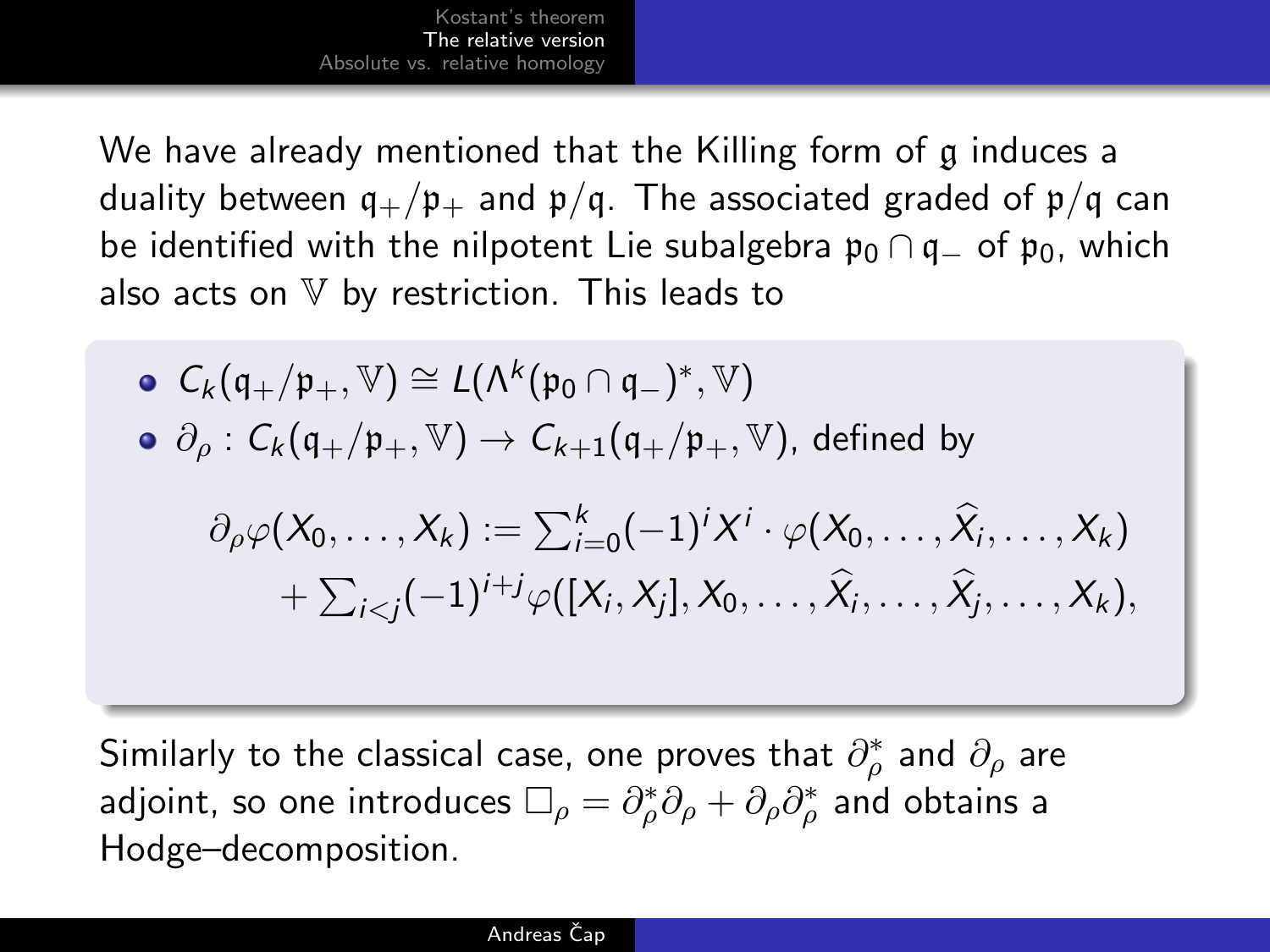As in the absolute case, this implies that ker( $\square$ ) is isomorphic to the homology as a q<sub>0</sub>–module. The action of  $\Box_{\rho}$  on  $C_*(\mathfrak{q}_+/ \mathfrak{p}_+, \mathbb{V})$ can be described in representation theory terms. In in the complex case, this can then be analyzed in terms of weights. Denoting by  $\delta_{p}$  half the sum of those positive roots whose root spaces are contained in  $p_0$ , this implies

### Proposition

If  $-\lambda$  is the lowest weight of V, then ker( $\square$ <sub>o</sub>) is the direct sum of those isotypical components of  $C_*(q_+/p_+, \mathbb{V})$  whose lowest weight  $-\nu$  has the property that  $\|\nu + \delta_{p}\| = \|\lambda + \delta_{p}\|$ , where the norm is induced by the Killing form of g.

Let W be the Weyl group of g and for  $w \in W$  define  $\mathsf \Phi_{\mathsf w} := \{\alpha \in \Delta^+ : {\mathsf w}^{-1}(\alpha) \in -\Delta^+ \}.$  According to the decomposition of g, we can also decompose  $\Delta^+$ , and then define several subsets of W via properties of the sets  $\Phi_{w}$ .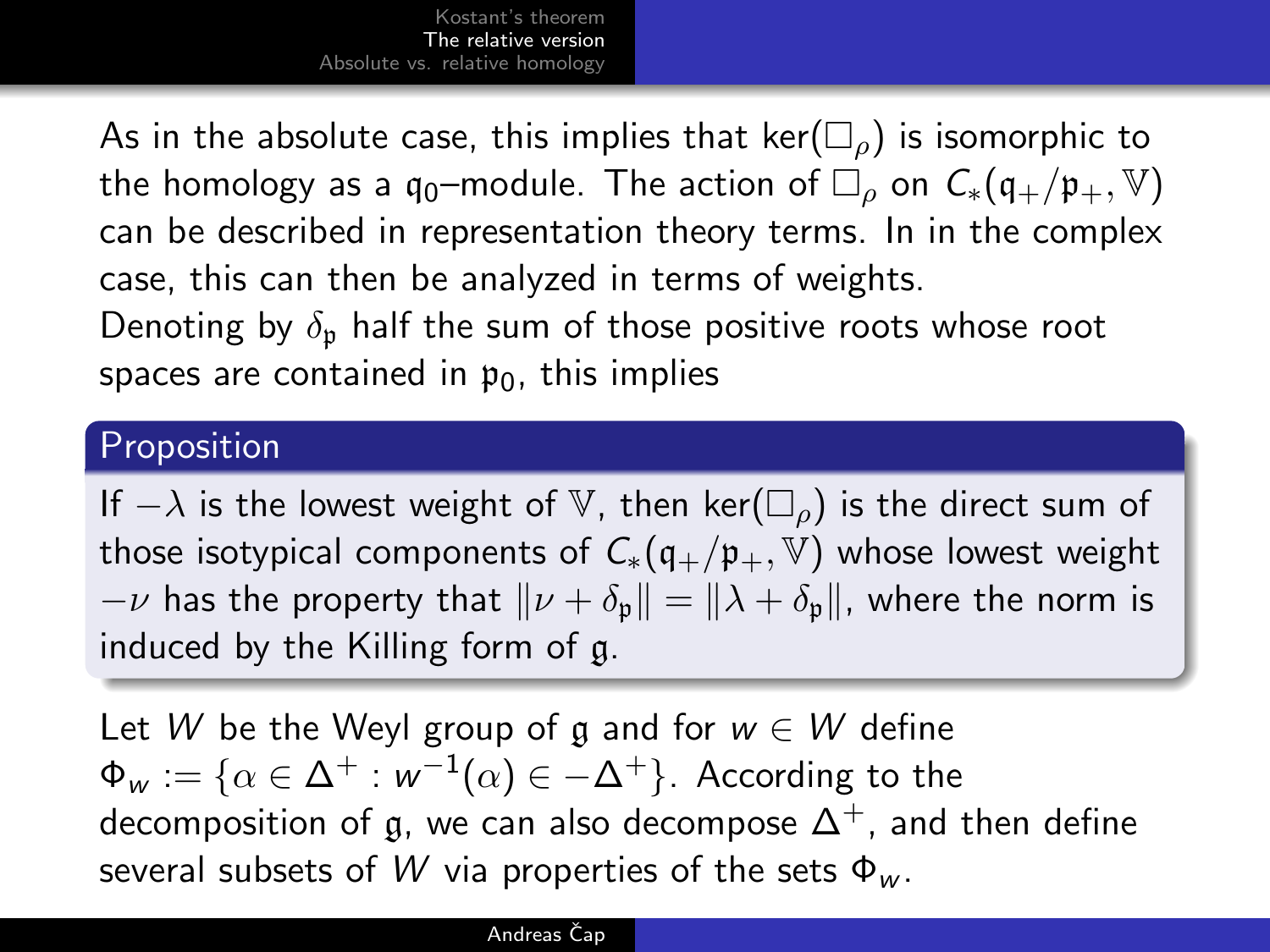The Hasse-diagram of q (which occurs in the absolute version of Kostant's theorem) is  $W^{\mathfrak{q}}:=\{w:\Phi_{w}\subset\Delta^{+}(\mathfrak{q}_{+})\},$  and likewise one defines  $W^{\mathfrak p}.$  On the other hand,  $\mathcal W_{\mathfrak p}:=\{w:\Phi_w\subset \Delta^+(\mathfrak p_0)\}$  is the Weyl group of (the semisimple part of)  $p_0$ , and likewise for  $W_a$ .

### **Definition**

The *relative Hasse diagram* associated to  $q \subset p \subset q$  is  $W_{\mathfrak{p}}^{\mathfrak{q}} = W^{\mathfrak{q}} \cap W_{\mathfrak{p}} = \{ w \in W : \Phi_w \subset \Delta^+(\mathfrak{p}_0 \cap \mathfrak{q}_+) \}.$ 

These have similar properties as the usual Hasse–diagrams. In particular

- $W_{\mathfrak{p}}^{\mathfrak{q}}$  can be determined by computing the orbit of an appropriate weight under  $W_n$ .
- If  $\lambda$  is a p–dominant weight and  $w \in W_{\mathfrak{p}}^{\mathfrak{q}}$ , then  $w(\lambda)$  is q–dominant.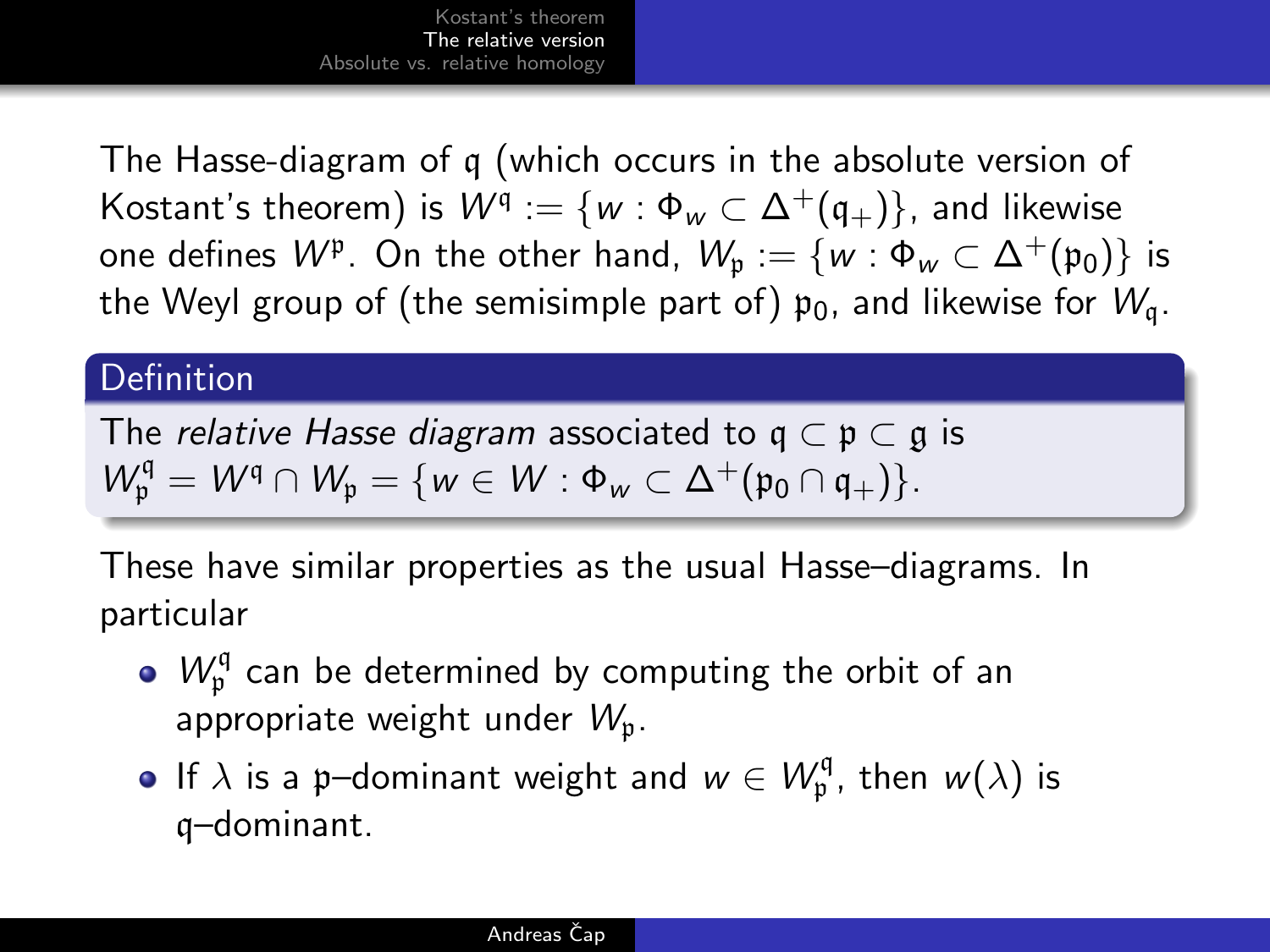### Theorem

If V has lowest weight  $-\lambda$ , then  $H_*(\mathfrak{q}_+/ \mathfrak{p}_+, \mathbb{V})$  is the direct sum of one copy of each of the irreducible representations of  $q_0$  with lowest weight  $-(w(\lambda + \delta) - \delta)$  with  $w \in W_{\mathfrak{p}}^{\mathfrak{q}}$ , and such a component occurs in degree  $\ell(w)$ .

Example: For  $p = \times -0$ ,  $q = \times -\times -0$ , one gets  $W_{\mathfrak{p}}^{\mathfrak{q}} = \{e, \sigma_2, \sigma_2\sigma_3\}$  with elements of length 0, 1, and 2. For a weight  $\lambda = \stackrel{\stackrel{\rightarrow}{a}}{\times} \stackrel{\stackrel{\rightarrow}{b}}{\xrightarrow{c}}$  with  $a, b, c \in \mathbb{Z}$ , to be p-dominant, we need  $b, c > 0$ . The cohomology in degree zero then corresponds to  $\stackrel{a}{\times} \stackrel{b}{\times} \stackrel{c}{\times}$ , while in degree one and two, we obtain  $a+b+1$   $-b-2$   $b+c+1$   $a+b+c+2$   $-b-c-3$   $b$ <br> $\times$   $\longrightarrow$  0. For  $a = -1$ ,  $a = -b - 2$  and  $a = -b - c - 3$  one obtains a pattern of representations for which the corresponding generalized Verma modules have the same singular infinitesimal character.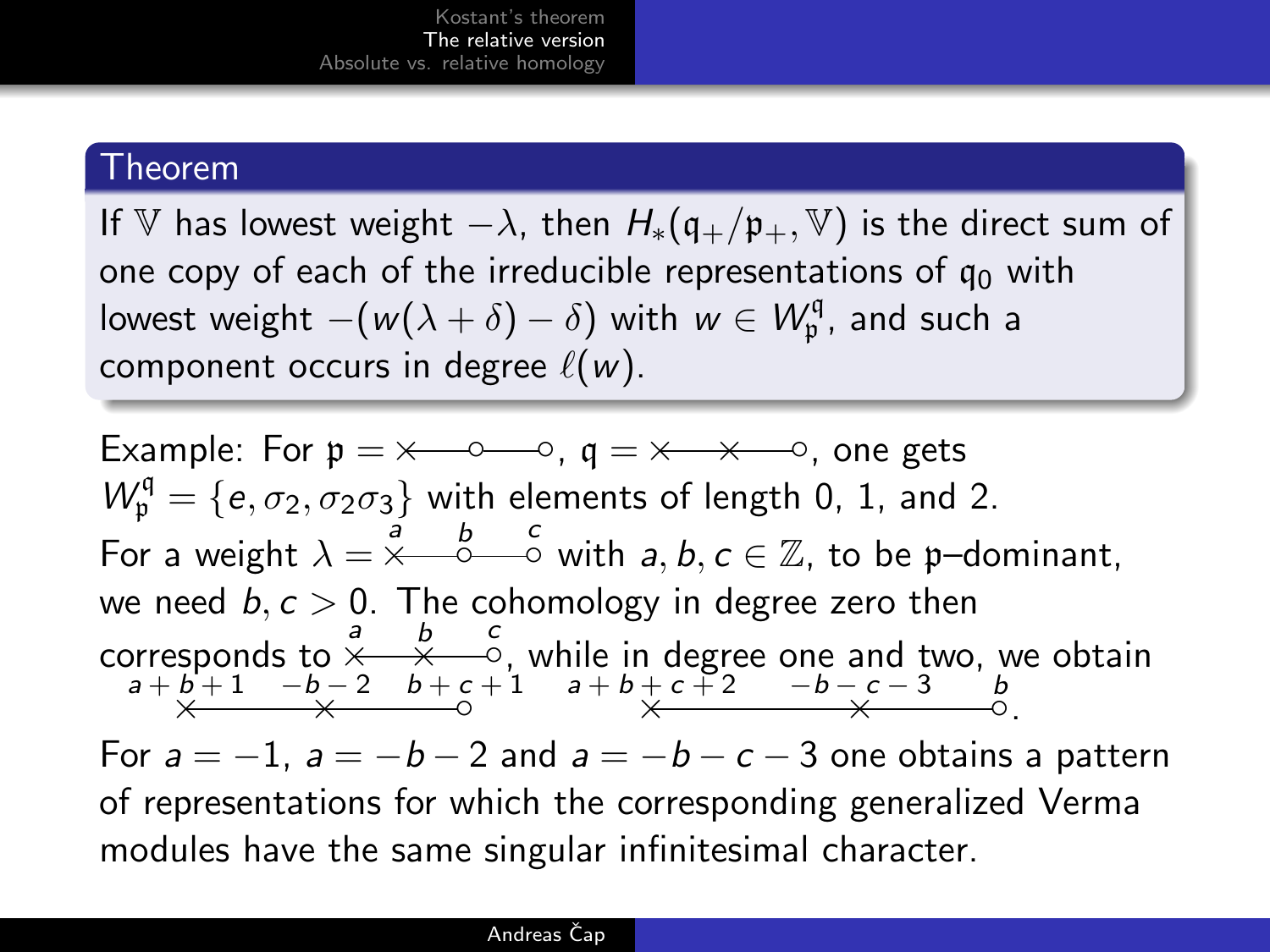In the case of regular infinitesimal character, the representations  $H_*(\mathfrak{g}_\perp/\mathfrak{p}_\perp,\mathbb{V})$  also occur in  $H_*(\mathfrak{g}_\perp,\tilde{\mathbb{V}})$  for some representation  $\tilde{\mathbb{V}}$ of g. Now one proves:

#### Theorem

(1) The multiplication in  $W$  induces a bijection  $W^\mathfrak{q}_\mathfrak{p} \times W^\mathfrak{p} \to W^\mathfrak{q}$ such that  $\ell(w_1w_2) = \ell(w_1) + \ell(w_2)$ . (2) For an irreducible representation  $\tilde{\mathbb{V}}$  of g, one has  $H_k(\mathfrak{q}_+,\tilde{\mathbb{V}})=\oplus_{i+i=k}H_i(\mathfrak{q}_+/ \mathfrak{p}_+,H_i(\mathfrak{p}_+,\tilde{\mathbb{V}})).$ 

<span id="page-13-0"></span>Part  $(1)$  exhibits a product structure of  $W<sup>q</sup>$  which was not known before. Moreover, to determine the affine Weyl orbit of a weight under  $W^{q}$ , one can first determine the affine orbit under  $W^{p}$  and then the orbits of each of the resulting weights under  $\mathcal{W}_{\mathfrak{p}}^{\mathfrak{q}}$  . For (2) one has to observe that  $H_*(p_+, \tilde{V})$  is completely reducible.